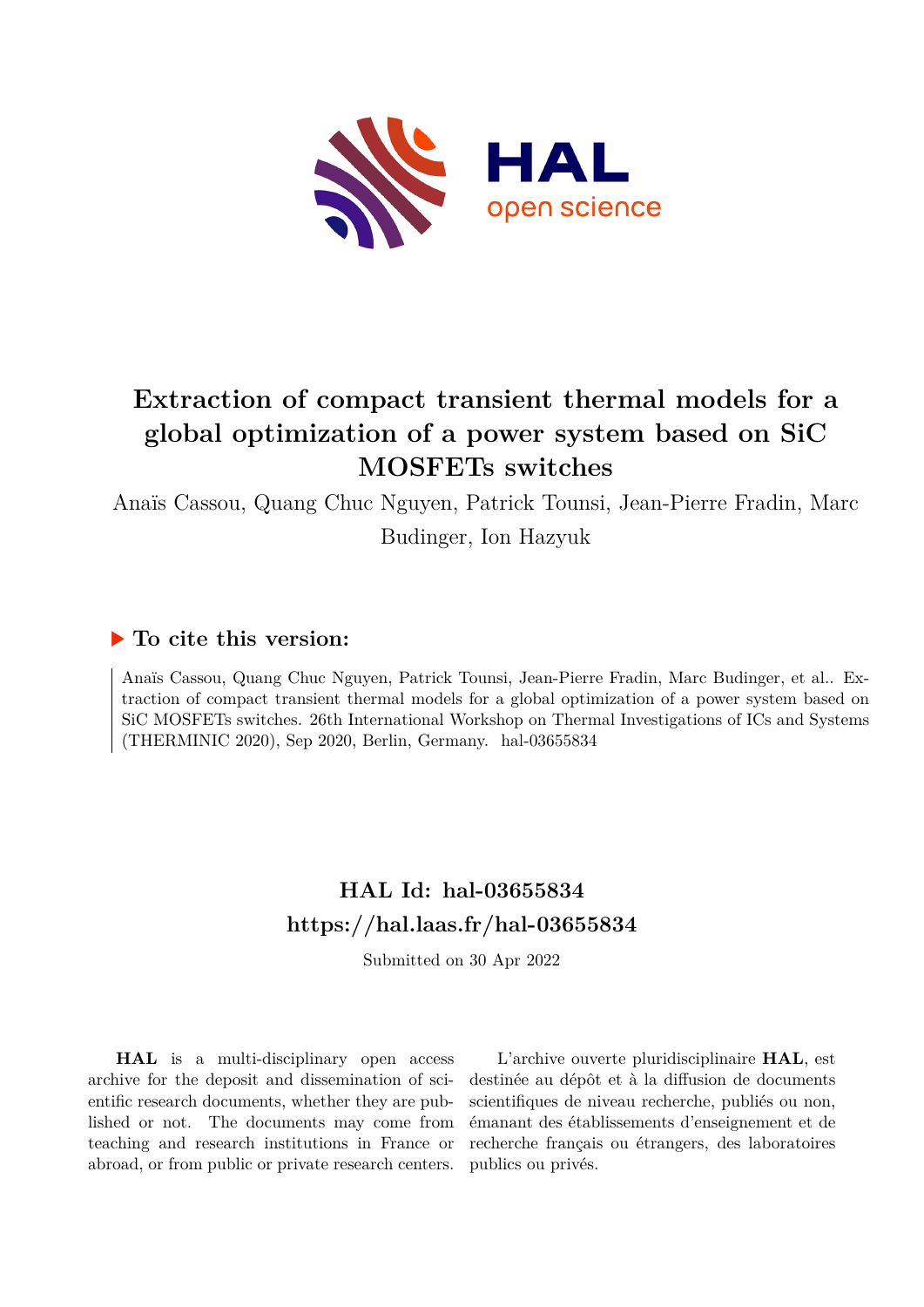### **Extraction of compact transient thermal models for a global optimization of a power system based on SiC MOSFETs switches**

Anaïs Cassou<sup>\*1</sup>, Quang Chuc Nguyen<sup>2</sup>, Patrick Tounsi<sup>1</sup>, Jean-Pierre Fradin<sup>3</sup>, Marc Budinger<sup>4</sup>, Ion Hazyuk<sup>4</sup>

CNRS, LAAS, 7 avenue du Colonel Roche, Univ. De Toulouse, INSA, LAAS, F-31400 Toulouse, France IRT Saint-Exupéry, 3 Rue Tarfaya - CS34436, 31400 Toulouse cedex 4, France ICAM, site de Toulouse, 75 avenue de Grande Bretagne, 31076 Toulouse Cedex 3, France Université de Toulouse, ICA (INSA, UPS, Mines Albi, ISAE), 135 av. de Rangueil, 31077 Toulouse, France \* Email: [anais.cassou@laas.fr](mailto:anais.cassou@laas.fr)

*This paper deals with the interest of compact transient thermal models in the optimization of power converting system. These models have to take into account thermal coupling effects between the different chips of a power module based on SiC MOSFETs. The developed models are easily implementable within simulation tools such as Modelica. We will show that for applications operating at low duty cycle or with fast varying power demand, the consideration of transient models could improve a global optimal design by lightening the system. This approach also ensures that the junction temperatures do not exceed their limit values.*

#### **1 Introduction**

Compact thermal modelling is a powerful simulation tool for the design and thermal management of power converting systems. These models are developed to have a reduced calculation time and an accuracy comparable to 3D thermal simulators. In this paper, we will show that for the intended transient mission profile, the transient thermal study enables to reduce weight and size, as compared to steady state considerations based on the worst case point. This is especially important in the cooling system design.

The application example<sup>1</sup> taken in this study is an electrical bus with an ultra-fast recharging system to power the bus on its route with low pollutant emissions. In the bus, a battery pack and supercapacitors pack are associated with an electric power train. The studied power module is used as a buck DC-DC converter during the charging of a supercapacitor and a boost DC-DC converter during the power train supply (fig.1).



*Figure 1. Illustration of the application (a) DC-DC converter (b) power train inverter*

The charging operation takes approximately 30 seconds, and is repeated every 200s. For this type of mission profile, where the power dissipation does not last enough time to induce the steady state temperature of the components, to reach the optimum, it is very important to take into account the transient thermal behavior of the whole module and thus to extract transient models. It should also be considered that during the charging and discharging phases of the supercapacitors the module will alternately activate the transistors and body diodes. Thus, the sizing of the converter and in particular of its cooling system needs to consider the transient rise in junction temperatures during the MOSFETs operation. Unfortunately, a global multi-parameter optimization is quite complex and time consuming if it is based directly on 3D transient thermal modeling. We have therefore developed a methodology for extracting transient compact thermal models to fit precisely the thermal responses and to take into account thermal coupling between chips in the module.

### **2 Power converting system design**

#### **2.1 Steady state optimization**

The purpose is to minimize the size and weight of the power converting system [1] [2] with the best compromise between the cooling system, here a forced convection heatsink, and filter sizes and with respect of thermal constraints of the chips. The weight of the cooling system, which is a major part of the power system, depends mainly on the losses of the converter in the worst case.

In this application, the worst case happens during the fast charging phase of the supercapacitors. A global optimization of the power converting system is performed on the maximum dissipation point in steady state. The self-heating of each chip is only taken into account. Thus the thermal resistance between the chip junction and the module base plate is considered with Rth=0.75 K/W. This value was extracted from 3D thermal simulation when one chip is activated. These considerations are generally used for a first step of power converting system design.

The optimization variables are the switching frequency, the heat sink size and characteristics of the filter components such as their width, height and admissible current ripple. The constraints are the junction, capacitor and inductor temperature limits. The thermal constraints for the

<sup>&</sup>lt;sup>1</sup> http://pvi.nouveauxterritoires.fr/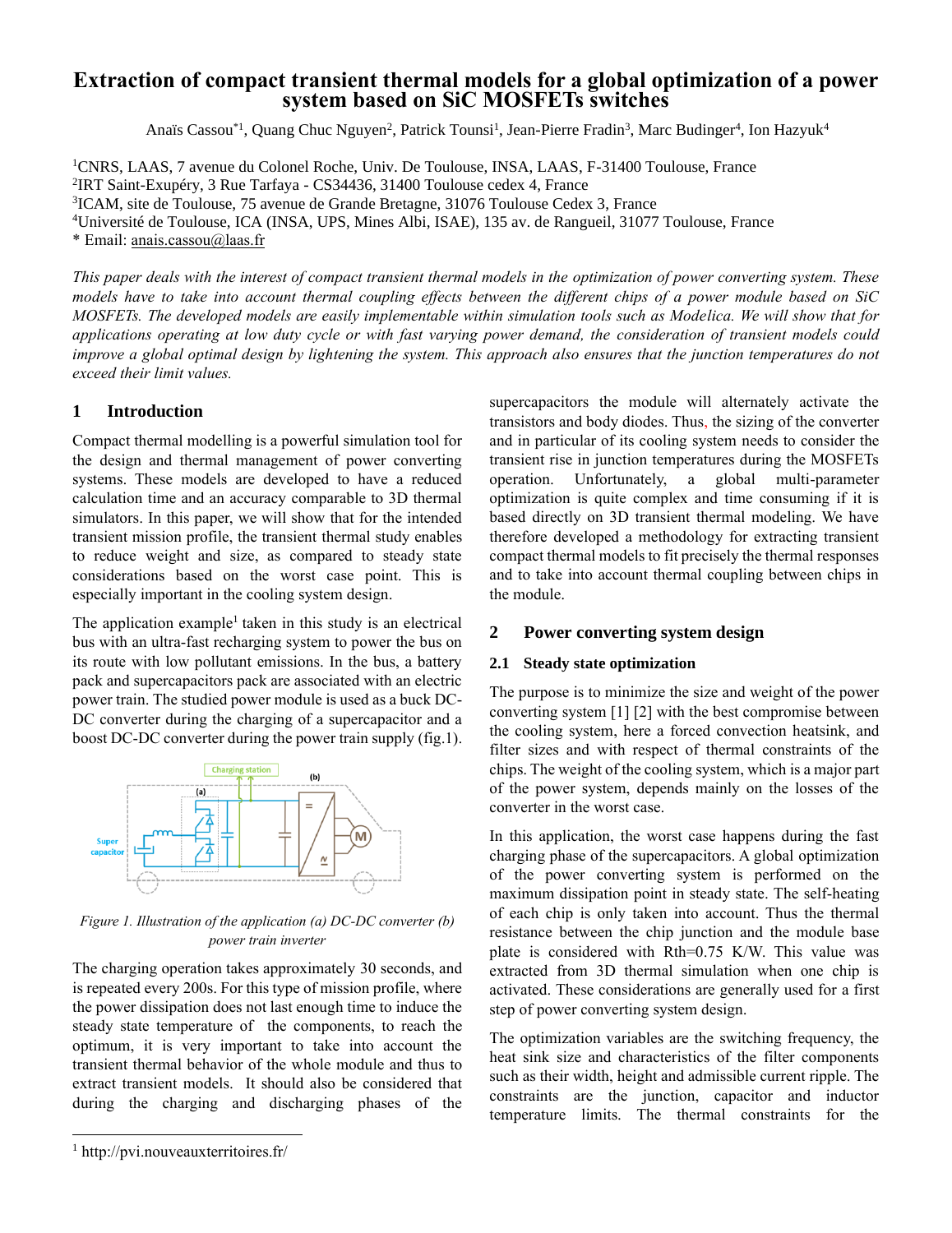optimization are defined so that junction temperatures do not exceed 175°C. The optimization method is based on the SLSQP algorithm of Scipy Python package. The results of the optimization are the dimensions of the heatsink, inductor and capacitor. The sized heatsink is then integrated into the 3D thermal model (fig.3). The fins are represented by an equivalent convection coefficient. A compact thermal model of the power module and the heat sink is extracted in order to study the possible improvements of the design result.

| Global mass         | $2.89$ kg                                                    |
|---------------------|--------------------------------------------------------------|
| Power               | $11.20 \text{ kW}$                                           |
| Efficiency          | 92.20 %                                                      |
| Inductor            | $11 \mu H$                                                   |
| Capacitor           | $3.08e-04$ F                                                 |
| MOS power loss      | 507.25 W                                                     |
| Diode power loss    | 371.95 W                                                     |
| Heatsink            | L250mmxW241.01mmxH24.10mm                                    |
|                     | h equivalent = $203.81$ W/K/m <sup><math>\sim</math></sup> 2 |
| Switching frequency | $8.63e+04$ Hz                                                |

*Table 1: Optimization results*

#### **2.2 Thermal coupling consideration**

The compact thermal model should be able to take into account the thermal coupling due to the proximity of the chips on the power module and to ensure the respect of the thermal constraint.

thThe power module used in this study was designed and produced as a prototype by IRT Saint Exupéry. It consists of 12 SiC MOSFETs (fig.2) divided in 6 switching cells and body diodes are used to avoid additional diodes. A 3D modelling of the power module is realized using COMSOL Multiphysics. The considered cooling is a heat sink optimized for steady state operation. It is represented in simulation by its base only and the equivalent convective coefficient is applied at the bottom surface. Sides and top face are considered adiabatic (fig.3).



*Figure 2. Power module with 12 SiC MOSFETs M1 to M12*



*Figure 3. Simulation of the power module with optimized equivalent heatsink*

An equivalent electrical network is defined for each component taking into account its self-heating and its thermal impact on the nearby chips. In order to take into account this thermal coupling, the static model is defined using the methodology of the optimal thermal coupling point [3] [4]. The basic principle of the methodology is based on the characterization of the isotherms of the structure. When a chip is activated, it is then possible to find isotherms at the same temperature as switched off chips. By activating the chips one by one, the thermal coupling points are located at the intersection of the considered isotherms (fig.4). Chips temperature data are extracted from COMSOL Multiphysics 3D thermal simulations.



#### *Figure 4: Illustration of the Optimal Thermal Coupling Point (OTCP)*

For the studied power module, the chips with close temperatures i.e. on an equivalent isotherm are grouped. A coupling criterion is defined so that the difference temperature of the considered chip with reference to the ambient does not exceed 10% of the cluster average temperature. Consequently, this makes it possible to reduce the number of elements of the equivalent network depending on the intended target. For example, when M1 is activated, the clusters formed are shown fig.5 and the extracted static compact model with coupling points fig.6. A thermal model is associated to each chip. 3D simulation results show that only the models for M1, M3 and M5 need to be extracted and the others can be deduced by the symmetry of the module. For example, the models of M1, M2, M11 and M12 have the same RC elements with different coupling points.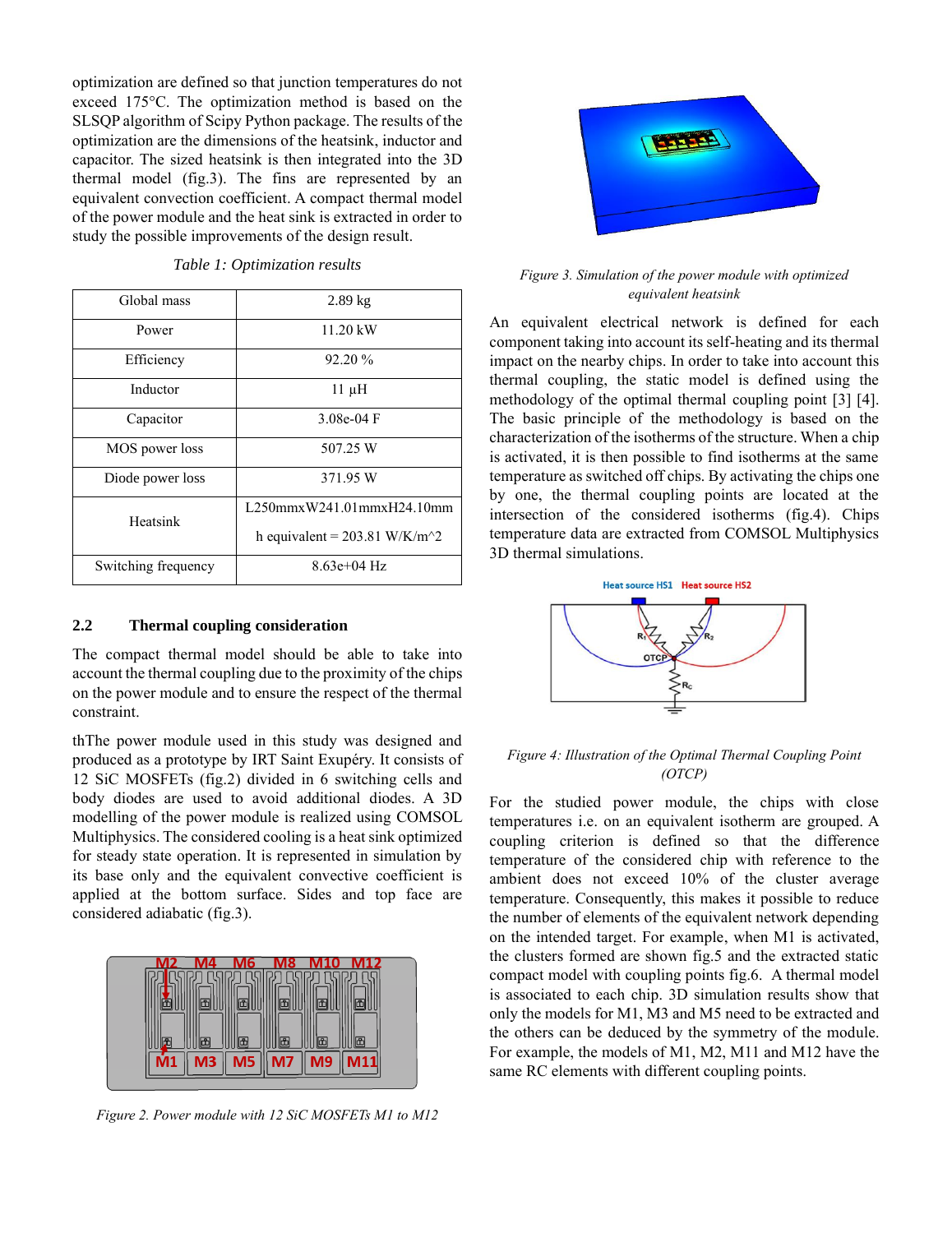

*Figure 5. Illustrations of clusters for M1 ON P=50W and ambient temperature Tamb=40°C*



*Figure 6. Static compact thermal model for M1 with self-heating TM1-1 and coupling points* 

Thermal resistances are calculated knowing the dissipated power, self-heating temperatures and coupling points temperatures:

$$
R_{th} = \frac{\Delta T}{P} \quad \text{[K.W-1]} \quad (1)
$$

with  $\Delta T$ : temperature difference [K], P: dissipated power [W]

When more than a single chip is on, the junction temperatures are calculated according to the superposition principle by considering the self-heating temperature and the coupling temperature for each chip:

$$
Tj_{M1} = TM1_1 + \sum_{i=1}^{12} TMi_1
$$
 [°C] (2)

with  $Tj_{M1}$ : junction temperature of M1 [°C], TM1\_1 : selfheating of M1  $[°C]$ , TMi\_1: coupling terms  $[°C]$ 

#### **3 Dynamic compact thermal model**

The consideration of electrical and thermal time constants of the application leads to the development of a dynamic compact thermal model. Indeed, the charging of the supercapacitors lasts 30 seconds while the thermal settling time of the module is about ten minutes. Thus, the temporal simulation of the temperatures could avoid an oversizing of the power converting system.

The extension to the dynamic model consists in determining the equivalent network capacitances while keeping the resistances values of the static model. The objective is to find an analytical model to represent self-heating and coupling between chips during the transient phase.

Dynamic models in literature are often based on multi exponential fitting and deconvolution operations [5] [6]. The functions used can be quite complex and the processing to obtain the spectrum of time constants is not always obvious. A type of representation generally used is the Cauer model for its physical representation of the 1D diffusion effect in multiple layers structures. However the major limitation concerns its analytical formulation because time constants cannot be calculated directly as they depend on each of the other elements of the circuit [7]-[9]. As our focus is on the generation of an analytical behavioral model, a Foster-type network is used for its easier time constants identification and reduced calculation time. The extracted model simulates the different time constants of temperature rises of each chip during the mission profile.

 The defined algorithm to extract thermal capacitances is described in fig.7. The steps for calculating cell elements from 3D thermal simulations are described below :



*Figure 7. Schematic diagram for RC model extraction*

Step 1: COMSOL 3D thetherrmal simulations are performed for one component activated to create the temperatures database. The results are the transient temperature response of each device.

Step 2: Considering the activated chip, a Foster network is defined with a number of cells equal to the number of defined coupling points. The thermal response of each cell is calculated as follows:

$$
Zth_i(t) = \frac{T_i(t) - T_{i-1}(t)}{P_i} \quad [K.W^{-1}] \quad (3)
$$

Step 3: the thermal response of a cell is fitted using simplex algorithm to minimize the norm between reference thermal response and Foster cell response. Cells are added to improve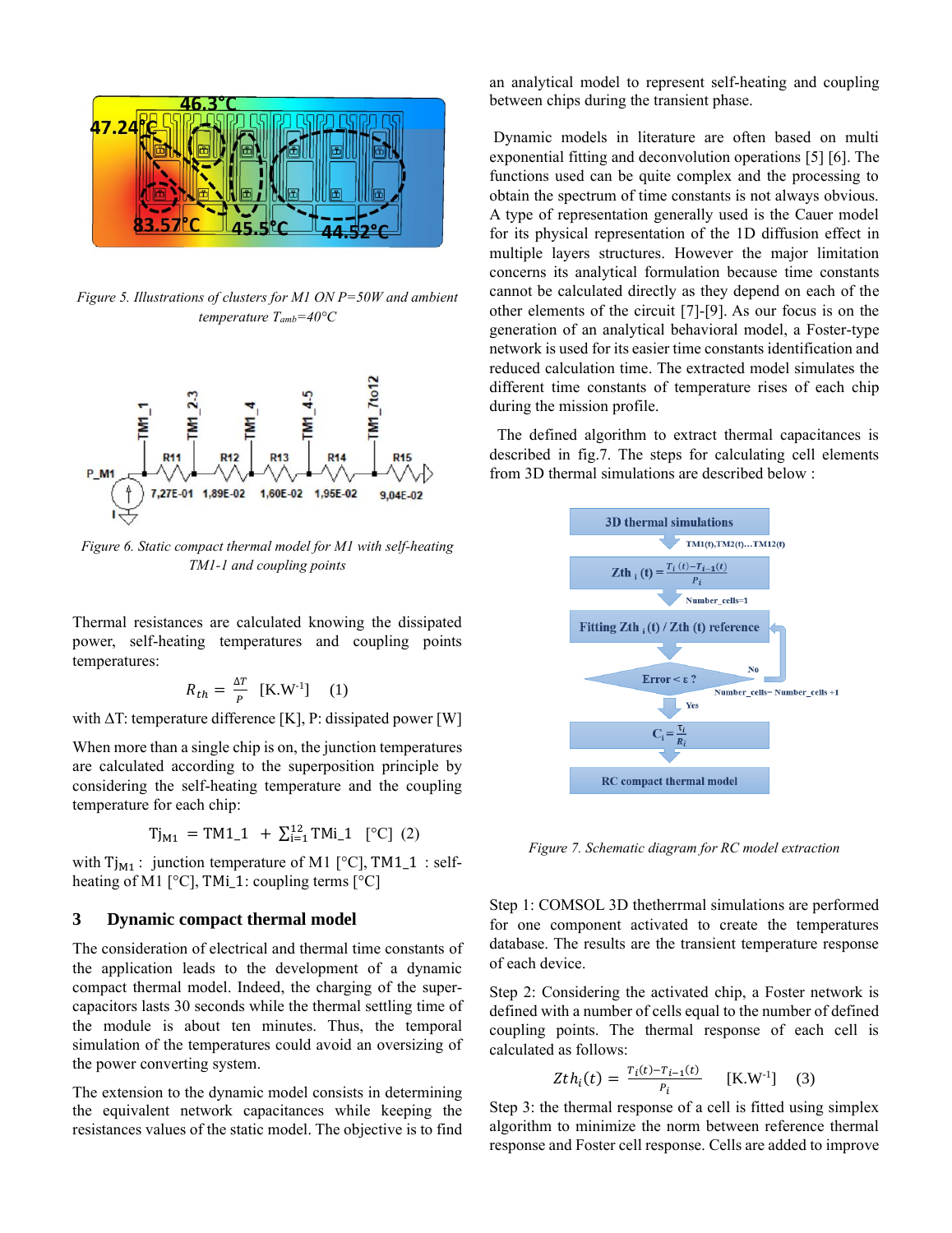the fitting accuracy if the average relative error exceeds 10%. This process is repeated for each network cell.

Step 4: the thermal capacitances are determined using the time constant and the resistance of each Foster cell as follows:

$$
C_i = \frac{\tau_i}{R_i} \qquad [F] \qquad (4)
$$

The extracted compact RC thermal models of each chip (fig.8) are used to calculate the transient junction temperatures in an electrothermal simulator of the bus converter.



*Figure 8. Dynamic compact thermal models of (a) M1 (b) M3 (c) M5* 

#### **4 Model integration**

#### **4.1 Electro thermal simulator**

The extracted compact thermal models are implemented in an electrical and mechanical modeling of the bus using Modelica (fig.9) [10]. The vehicle's velocity is adjusted by control loop. The supercapacitor is connected to the DC-DC converter which manages the charge and discharge phases during the bus operation.



*Figure 9. Modelica modelling of the electrical bus*

The electrical model of the DC-DC converter is implemented and used to also calculate the thermal losses. Conduction losses P<sub>cond</sub> and switching losses P<sub>sw</sub> are taken into account (fig.11):

K1 MOSFET :  $P_{cond\_K1m} = I_{out}^2 R_{DSON} \frac{V_{out}}{V}$  $\frac{V_{out}}{V_{in}}$  [W] (5) K2 MOSFET :  $P_{cond\_K2m} = I_{out}^2 R_{DSON} (1 - \frac{V_{out}}{V_{tot}})$  $\frac{V_{out}}{V_{in}}$  [W] (6) K1 diode :  $P_{cond\_K1d} = V_F I_{out} (1 - \frac{V_{out}}{V_{tot}})$  $\frac{v_{out}}{v_{in}}$  [W] (7) K2 diode :  $P_{cond\_K2d} = V_F I_{out} \frac{V_{out}}{V}$  $\frac{v_{out}}{v_{in}}$  [W] (8)  $P_{SW}=\frac{V_{in}V_{out}}{2}$  $\frac{v_{out}}{2}$   $(t_{rise} + t_{fall}) f_{sw}$  [W] (9)

with  $I_{out}$ : DC output current [A],  $R_{DSON}$ : MOSFET drain-tosource resistance in the on state [ $\Omega$ ], V<sub>out</sub> : DC output voltage [V],  $V_{in}$ : DC input voltage [V],  $V_F$ : diode forward voltage, t<sub>rise</sub> : turn-on transition (s),  $t_{fall}$ : turn-off transition (s),  $f_{sw}$ : switching frequency [Hz]

Conduction and switching losses are calculated as inputs for the thermal model from the given mission profile (fig.10).



*Figure 10. Supercapacitor voltage variation during the mission profile (1) supercapacitor charge (0-30s) (2) bus acceleration (30s-50s) (3) constant speed phase (50s-150s) (4) braking phase (150s-170s)*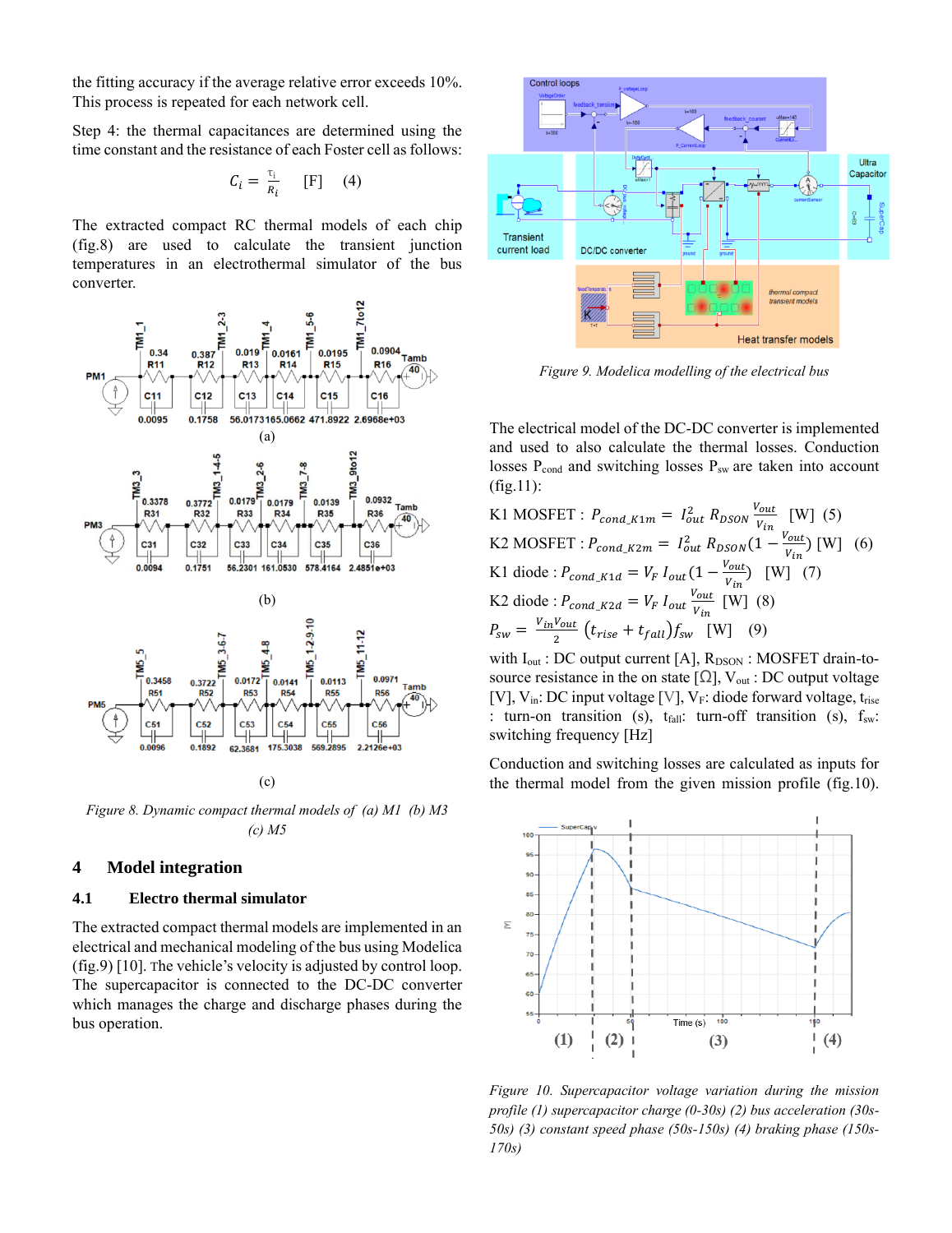The power module chips are used to simulate the high side switch K1 and the low side switch K2 of the DC-DC converter (fig.11). Thus 6 MOSFETS in parallel are associated with a switch and work in direct mode or diode depending on the operating phase of the converter. A staggered configuration of the switches is chosen for a better repartition of the dissipated power (fig.12).



*Figure 11. DC-DC converter diagram*



*Figure 12. Switches configuration*

#### **4.2 Results**

Considering the mission profile fig.10, Modelica simulations are performed to extract the junction temperatures of the components. In order to highlight the benefits of the proposed thermal model, two comparisons are conducted. First, the temperatures obtained by the uncoupled static model are compared with those obtained with a static coupled model. This comparison will highlight the impact of thermal coupling between the chips. Second, the temperatures obtained with the static coupled model are compared with those of the transient thermal coupled model to highlight the impact of the thermal inertia.

The first step is the comparison between the static compact thermal model with and without thermal couplings between the chips. Thus, a first simulation is achieved taking into account only the thermal resistance of the chips self-heating. A second simulation is performed using the static compact model with coupling points (fig.13).



*Figure 13. Junction temperatures comparison with and without coupling*

The obtained temperatures show the important part of the mutual coupling between chips. Indeed the junction temperature of M1 reaches a maximum of 23.7°C without considering coupling while it rises to 82.4°C with coupling. These results show an increase of components temperature of about 60°C during the charging phase due to the coupling of nearby components and for a staggered configuration. The chips position on the module is also an important parameter to take into account. The optimization of components layout for a given application could be considered with this type of thermal modelling.

The second point of interest is the comparison of the results between the static and dynamic models with coupling (fig.14).



*Figure 14. Junction temperatures comparison between static and dynamic model*

The comparison of the junction temperatures for the static and dynamic models show the relevance to take into account the transient phase for short time operations. As an example, the the average overestimation error of the static model compared to the transient model for the junction temperature of M1 is about 70% and for M3 about 60% during the charging phase. In this case, it appears necessary to implement a dynamic